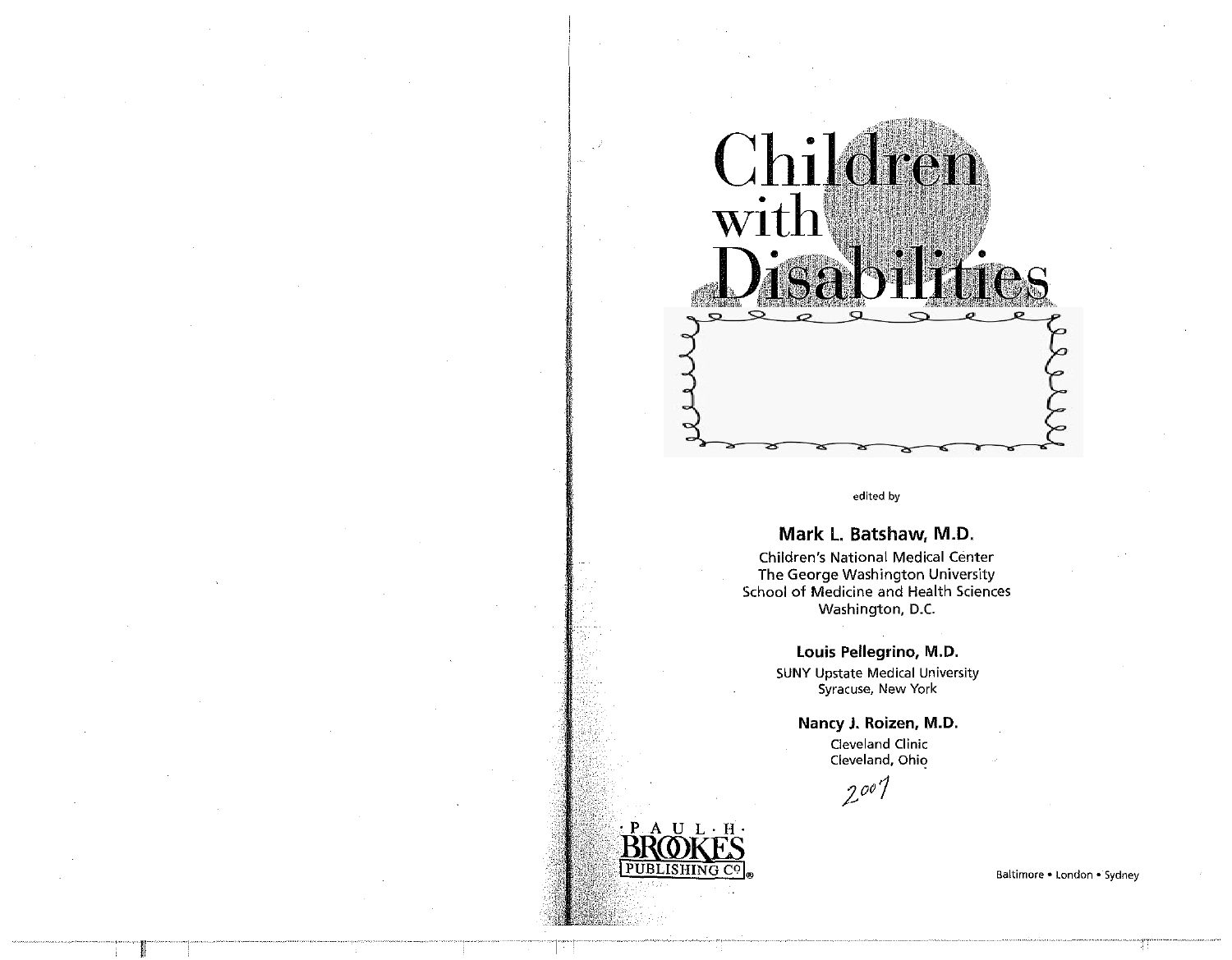evaluate drugs in pediatric populations. *Pediatrics*, 95, 286-294.

American. Academy of Pediatrics, Committee on Hospital Care. (2003). Family centered care and the pediatrician's role. *Pediatrics, 112,* 691-697.

- Bach, J.R., & Campagnolo, D.J. (1992). Psychosocial adjustment of post-poliomyelitis ventilator assisted individuals. *Archives of Physical Medicine and Rehabilitntion, 73,* 934-939.
- Bartholome, W.G. (1995). Informed consent, parental permission, and assent in pediatric practice. *Pediatrics*, 96(5, Pt. 1), 981-982.
- Beauchamp, T.L., & Childress, *].F.* (1994). *Principles of biomedical ethics* (4th ed.). New York: Oxford University Press.
- Brown, R.H., & Truitt, R.B. (1979). Rights of minors to Medicaid treaunent. *De Paul Law Review, 28,* 290- 295.
- Carter, B.S., & Levetown, M. (Eds.). (2004). *Palliative* care for infants, children and adolescents: A practical hand*book.* Baltimore: The johns Hopkins University Press.
- Cassidy, R.C., & Fleischman, A.R. (1996). *Pediatric ethics: From principles to practice.* Amsterdam, The Netherlands: Harwood Academic Publishers.
- Cesire, V.R., Blustein, *).,* & Fleischman, A.R. (2000). Urban bioethics. *Kennedy Institute of Ethics Journal*, 10, 1-21.
- Code of Federal Regulations. (2001). 45 CFG 46; 21 CFR 50,56.66 FR 20598, April24, 2001.
- Crichton,). (1998). Balancing restriction and freedom in the care of people with intellectual disability. *Journal of Intellectual Disability Research, 42(Pt. 2), 189-95.*
- Dresser, R. (1996). Mentally disabled research subjects: The enduring policy issues. *Journal of the American Medical Association, 276, 67-72.*
- Engelhardt, Jr., H.T. (2003). The bioethics consultant: Giving moral advice in the midst of moral controversy. *HEC Forum, 15,* 362-382.
- Fedder Kitay, E. (1998). *Love's Iabar: &say on women,*  equality and dependency. New York: Rutledge.
- Field, M., & Behrman, R. (Eds.). (2004 ). *Ethical cowluct of clinical research involving children.* Washington, *DC:*  National Academies Press.
- Ford, C., English, A., & Sigman G. (2004). Confidential health care for adolescents: Position paper for the Society for Adolescent Medicine. *Joumal of Adulesant lieatth, 35,* 160-167.
- Fost, N. (1999). Access to IVF. Pediatrics in Review, 20(8), e36-e37; discussion e38-e39.
- Fost, N.C. (2004). Conception for donation. *Journal of tbe American Medica/Assodation,* 291, 2125-2126.
- Gerhart, K.A., Koziol-McLain, J., Lowenstein, S.R., et al. (1994). Quality of life following spinal cord injury: Knowledge and attitude of emergency care providers. *Annals of Emergency Medicine, 23, 807-812.*
- Glover, N.M., & Glover, S.J. (1996). Ethical and legal issues regarding selective abortion of fetuses with Down syndrome. *Mental Retardation*, 34(4), 207-214.
- Health Insurance Portability and Accountability· Act {HIPAA) of1996, PL 104-191,42 U.S.C. §§ 201 *etseq.*
- Hoehn, K.S., & Nelson, R.M. (2004). Advising parents about children's participation in clinical research. *Pediatric Annals, 33(11), 778-781.*
- Kodish E. (Ed). (2005). *Ethics and research with children*. Oxford, Oxford University Press.
- Lee, S.K., Penner, P.L., & *Cox,* M. (1991). Comparison of the attitudes of health care professionals and parents toward acrive treatment of very low birth weight infants. *Pediau·irs, 88,* 110-114.
- Levine, R.J. (1988). *Ethics and regulation of clinical research* (2nd ed.). New Haven, CT; Yale University Press.
- Loewy, E.H. (1994). Limiting but not abandoning treatment in severely mentally impaired patients: A troubling issue for ethics consultants and ethics committees. *Cambridge Quarterly of Healthcare Ethics*, 3, 216-225.
- Macintyre, A. (1999). *Dependent mtionnl animals: buman beings need virtues.* New York: Open Court.
- Mappes, T., & Degrazia, D. (Eds.). (2000). Biomedical etbics (5th ed.). New York: McGraw Hill Higher Edu. cation.
- Miller, P.S. (1998). Genetic discrimination in the  $w_0$ rl place. *Journal of Law and Medical Ethics*, 26(3), 178
- 189-197.<br>Monat-Haller, R.K. (1992). Understanding and expressing. sexuality: Responsible choices for individuals with developmental disabilities. Baltimore: Paul H. Brookes Puhlish:
- ing Co.<br>President's Commission for the Study of Ethical Profit lems in Medicine and Biomedical and Behavioral Res search. (1983). Seriously ill newborns: Deciding to forgo
- *life-sustaining treatment* (pp. 197-229). Washington, DC: U.S. Government Printing Office. Rapp, R. (1999). *1Cstiug women, testing tbe fetus:*
- *impact of amniocentesis in America*. New York: Routs ledge. Ross, L.F. (2004). Should children and adolescents  $\overline{\text{un}}$ .
- dergo genetic resting? Pediatric Annals, 33(11), 762-769.
- Ross, L.F., & Moon, M.R. (2000). Ethical issues in eq. netic testing of children. *Archives of Pediatrics & Add le.rcent Mediciue,* 1 S4(9), 873-879.
- Savage, T.A. (1998). Children with severe and profound disabilities and the issne of social justice. Advanced *Practice Nursing Quarterly, 4(2), 53-58.*
- Sigman, A.S., & O'Connor, C. (1991). Exploration for physicians of the mature minor doctrine. *Journal of Pe*diatrics, 119, 520-525.<br>Silber, T.J. (1981). Amniocentesis and selective abortion.
- Pediatric Annals, 1981, 31-34.
- Silber, T.J., & Batshaw, M.L. (2004). Ethical dilemmasjn; the treatment of children with disabilities. Pediatric *Annals, 33(11), 752-761.*<br>Society for Health and Human Values-Society for Big
- ethics Consultation. (1998). Task force on Standards for<br>Bioethics consultation. Core competencies for Health Care *Bibics Consultation: The report of the American Society for*<br>Bioethics and Humanities. Glenview, IL: American So
- ciery for Bioethics and Humanities.<br>Street, K., Ashcroft, R., Henderson, J., et al. (2000): The decision making process regarding the withdrawal or withholding of potential life-saving treatments in a children's hospital. *Journal of Medical Ethics*, 26(5). 346-352.
- Terrenoire, G. (1992). Huntington's disease and the ethics of genetic prediction. Journal of Medical Libits 18, 79-85.
- Walsh-Kelly, C.M., Lang, K.R., Chevako, J., et al. (1999). Advance directives in a pediatric emergency department. Pediatrics, 103(4, Pt. 1), 826-830. Woodstock Theological Center. (1999). Ethical issue in
- manuged health care organizations. Washington, **DG** Georgetown University Press. Yang, E.Y., Flake, A.W., & Adzick, N.S. (1999).
- Prospects for fetal gene therapy. Seminars in Perinalder<br>ogy, 23(6), 524-534.

# Caring and Coping

*Helping the Family· of a Child with a Disability* 

 $$ 

Upon completion of this chapter, the reader will

- Understand the impact of having a child with a disability on family development during the life cycle of the child
- Learn the principles of family-centered care
- be knowledgeable about strategies and resources to help families cope with a<br>disability
- Recognize the influence of societal attitudes on the outcome of children with<br>disabilities

The preceding chapters have focused on the medical, rehabilitative, and educational supports for various developmenin disabilities. Equally important is the impact of these disabilities on the function of the child-family unit. How the family handles the day-to-day stresses, concerns, and needs of its  $z$ : members influences to a great extent the outcome of the child with disabilities (Green et al., 2005). Traditionally, professionals offered only those resources they believed were "appropriate or "best" for the child and family, and they focused exclusively on their area of perceived . It IS now recognized that to be effective in working with these families, professionals must take a holistic, family-centered<br>care approach. This chapter focuses on the issues that families face through the life of a child with a disability and the approaches professionals can take to help them. For the purposes of this chapter, the term *family* is used to refer to children and their parent(s) or family member(s) who are primary caregivers. Families today have many different structures: tradilonal two-parent families, single-parent famgas adoptive families, stepfamilies, gay and<br>gay and families, foster families, and intergenerational families (Farber & Maharaj, 2005; Han-

son & Lynch, 2004). Each family is a culture unto itself (Arrango, 1999). The family unit, regardless of its composition, transmits traditions, values, ethnic heritage, religious beliefs, and personal spirituality. The family's traditions provide members with stability, support, comfort, strength, guidance, and strategies for coping with the difficulties of daily life (Harry, 2002; Ochieng, 2003). These family cultures and belief systems must be respected and incorporated into the care plan.

#### SAMANTHA

Samantha (Sam) is an 8-year-old with Down syndrome and the daughter of Monica and Sean. When Sam was born, her parents were excited by the arrival of their first child, a healthy and active baby. Shortly after birth, however, they were told that Sam had Down syndrome. They were devastated. Khandra, the social worker from the Down syndrome clinic, met with Monica and Sean as well as Sam's grandparents. They were all distressed by this diagnosis that was so unexpected, especially as Monica was just 25 years old. The grandparents had visions of Sam needing *to* be institutionalized, while Monica and Sean were over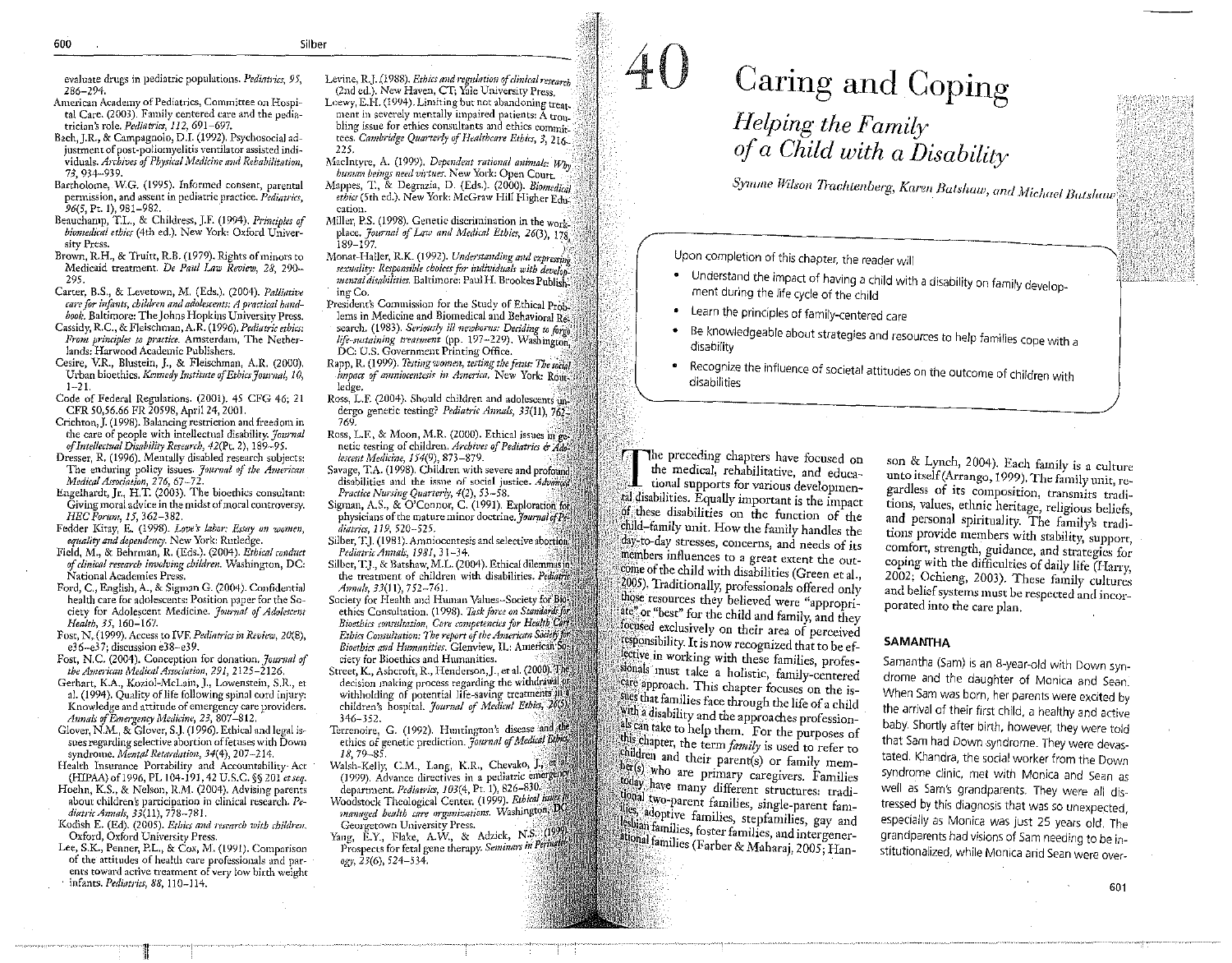whelmed with sadness. Khandra answered questions about what they could do to help Sam. She was very encouraging, noting that most children with Down syndrome have a long and productive life. She supplied information about Down syndrome and resources available to support the family. She also helped the family contact the early intervention program in order for Sam to begin receiving weekly home visits from the early intervention specialist. Khandra continued to meet with the family each time they came for follow-up to the Down syndrome clinic. She noted that Monica was very loving and appropriate in her care for Sam and that her sorrow had been replaced by commitment. Khandra helped Monica become involved with the local Down syndrome support group, where Monica eventually became an officer. Sean became involved in the Special Olympics, where Sam excelled in track and field. The grandparents, however, have had a hard time accepting Sam, and this has created tension. Monica would call Khandra when she needed advice or just when she needed to talk a bit. When interviewed by a local newspaper, Monica said "Khandra is like part of the family. We feel blessed to have her."

#### HOW FAMILIES COPE WITH THE DIAGNOSIS

Individuals and families differ widely in their initial responses to being told they have a child with a disability. Their responses may depend on the severity of the disability and the health care professional's manner of delivery of the news. Oftentimes it is the timing, the words used, the time spent, and the emotional support provided by the professional that has a great deal of influence. The impact on the family also depends on past life experiences, religious and cultural backgrounds, and age of the child at diagnosis (Leiter et al., 2004). Other factors that may influence familial reactions include their attitudes about individuals with disabilities; knowledge about health care practitioners; and receptiveness to accepting help from professionals, friends, and other family members (Sullivan-Bolyai et al., 2003). Some individuals with a strong religious faith may believe that God has chosen them to care for a child with a disability. Others may be able to adjust more easily because of previous experience with a family member with a disability. If the diagnosis hasbeen delayed, parents may be relieved to finally

receive answers and help for their child. Yet, they also may be angry with health care professionals, friends, or family members who previously reassured them that their child would "grow out of it." It is difficult to predict how a particular family member will react to the news that a child has a disability. Furthermore, what one family considers a mild disability may be a major disability to another family.

The most common initial response of parents who are told that their child has a disability is some combination of shock, denial. disbelief, guilt, and an overwhelming sense of loss. Some parents initially deny their child's diagnosis and visit various professionals looking for a more optimistic diagnosis or prognosis (Ho & Keiley, 2003; Sullivan-Bolyai et al., 2003).

Families with a child who initially developed typically but later acquired a disability as a result of an illness or an injury have some addi<sup>2</sup> tional challenges. They often have a difficult time accepting that aspirations for their child must be adjusted and that family relationships may be altered. After the initial period of shock and denial, some family members experience depression (Rolland, 2003). This can result from emotional stress combined with the physical strain of following through on the many appointments; procedures, recommendations, care required for their child (Ello & Donovan, 2005). Other factors contributing to depression may be spousal disagreement over acceptance of the diagnosis, assignment of blame, choice of treatment options, and/or responsibility in caring for the child (Singer & Powers, 1993). The mother, usually the primary caregiver, is more often affected. Symptoms extreme fatigue, restlessness or irritability, insomnia, changes in appetite, and/or loss of sex drive. Professionals should screen for depression and refer the family member for further evaluation and treatment if concerned.

Depression may be accompanied or followed by anger, which may be directed at a person, an event, God, or life in general. If directed at a person, it may be the doctor, other professionals caring for the child, the other parents one of the other children in the family, or even the child with the disability (Tunali & Power, 1992). Alternately, the anger may be selfdirected. A parent may ask, "What did 1:do of not do that contributed to or caused the disability?" Regardless of where the anger is directed it is important to recognize that such express sions are part of a coping strategy. Anger may well be an appropriate expression of frustration when parents feel their opinions are not being heard or respected. However, it may be inappropriately directed at a "safe" target (i.e., the spouse) rather than at the person for whom it is felt (i.e., the professional who communicated the diagnosis). Counseling and advocacy training can help parents or other family members channel their anger ·into productive interactions, so they can learn how to obtain the resources they need for their child and find ways to express their feelings more effectively (Banks, 2003). Support from family members and friends is critical. Families who have strong relationships are better able to meet the challenges they encounter. However, at a time when the parent(s) are most in need of support, family and friends may be unable to provide it. The extended family may not accept the diagnosis or may assign blame to one of the parents, most commonly to the one unrelated to them. Friends may feel uncomfortable in the presence of the .child with a severe disability or not know what to say in consolation; as a result, they often stay away. In addition, parents may be embarrassed by their child's disability or behavior and rarely venture into the community with the child. Parents may find it difficult to see their friends' typically developing children, knowing their win child will follow a different trajectory. All  $^{\circ}$ of these factors can lead to social isolation. Even if parents want to maintain social contacts, their child's physical, behavioral, and medical challenges may be so complex that simply going shopping and/or finding a skilled baby sitter be-<br>comes a major production.

Finances also play a role. Families come from a wide range of educational and socioeconomic circumstances. Some families are very knowledgeable about their choices and can afford to obtain multiple expert opinions and services. Other families have neither a good understanding of the health care and educational systems nor the means to obtain private fee-for<br>service programs. These disparities can directly e ;.;::~;~;::;~;·,:T;:h;;e~~s::e disparities can directly <sup>~</sup>child. Family-centered care involves educating all parents about their child's condition, resources, and entitlements. Parents who learn advocacy skills in the individualized education program (IEP) process <sup>35</sup> (See Chapter 34) are better able to meet their child's needs.

Most parents are eventually able to cope with their child's disability and recognize posilive outcomes from the experience. This leads fo improved family cohesion and hardiness, intreased understanding and compassion among family members, and, for some, a more enriched and meaningful life (Ho & Keiley, 2003). Parents become experts in meeting their children's needs. They learn to ask for and obtain what *is* needed. This strength and ability in many cases benefits the child, who may achieve more than what was originally expected at the time of diagnosis. For example, in some communities, families who receive a prenatal diagnosts of Down syndrome are immediately connected with the Down syndrome parent group in their area, Positive experiences are shared and families immediately begin to receive the help they need. After birth, the child and family are wdcomed into the conununity of Down syndrome families, which creates a supportive environment of hope and positive expectation throughout the life span (Bittles & Glasson,  $2004$ ).

For most families, the sadness lessens as members develop a routine of care, gain access to early intervention and respite care services, and begin seeing progress in the child's development (Turnbull et al., 1993). The need for support and/or therapy, however, may recur at various developmental stages. Support from friends, extended family, and other parents of children with disabilities also can be (re)established over time. Parenting networks, in which parents educate and support one another, are often very powerful and may be even more effective than professional information and support (see Appendix D for examples of such resources).

#### LONG· TERM EFFECTS ON THE PARENTS

The problems engendered by having a child with a disability may include physical and time demands for in-home care that interfere with employment; requirements for medical, educational) and therapy appointments; financial burdens; added stress level; and specialized needs for recreational programs, legal services, and transportation (Trachtenberg & Lewis, 1996). Parents or partners often react differently to these problems, perhaps as a result of their separate roles within the family unit or gender-specific issues.

In most families, women continue to carry most child care responsibilities, although men often are participating more than in the past. This responsibility carries both potential risks and benefits. A mother caring for a child who will remain dependent in daily living skills throughout life is at high risk for developing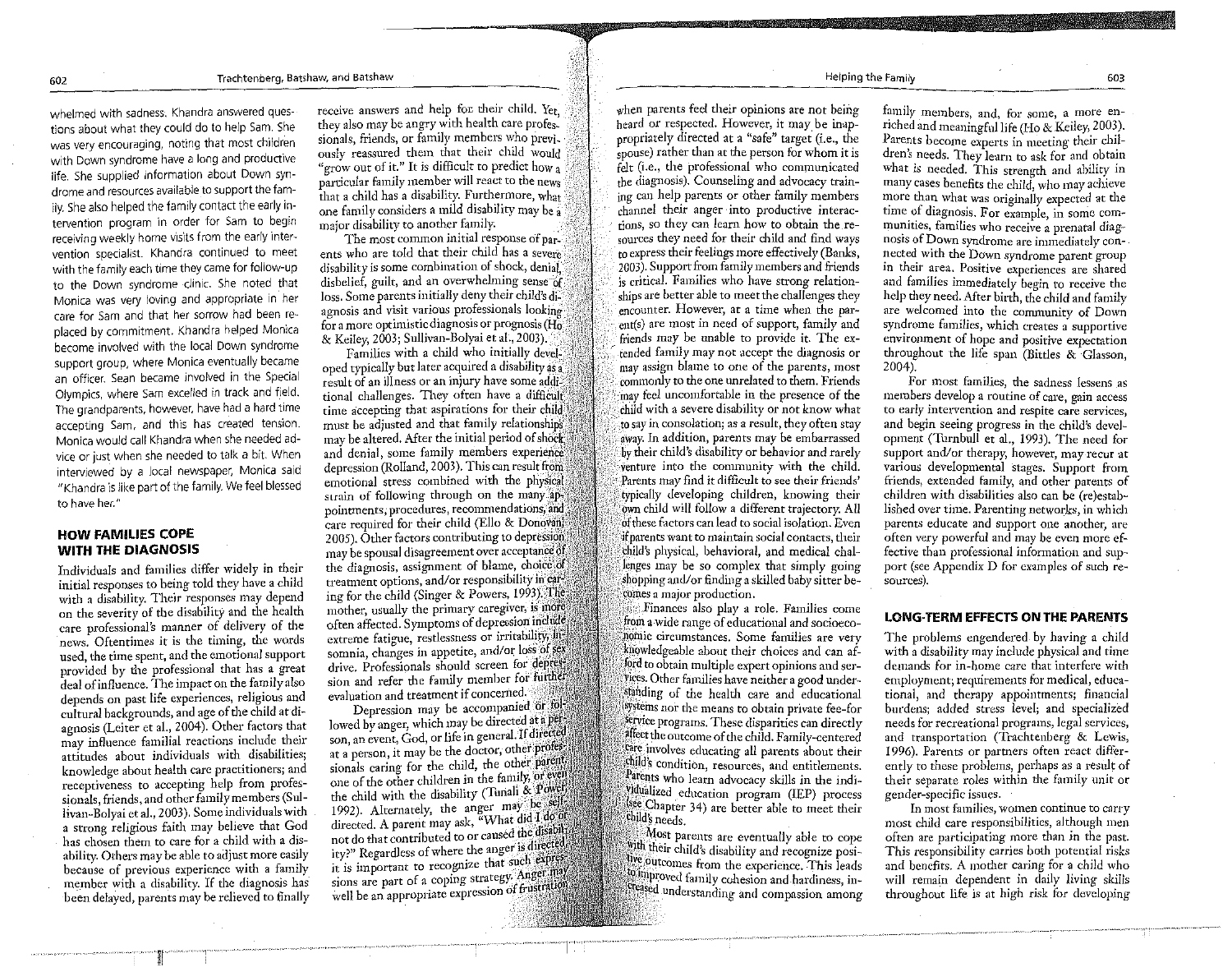stress, depression, and burnout over time (Johnson et al., 2005). If the mother can efficiently and effectively master the child's care, however, she may feel a sense of accomplishment and competency that is positively reinforcing (Leiter et al., 2004). Meanwhile, the traditional father who focuses on financial issues and long-term planning rather than taking part in the child's daily living activities may be avoiding having to deal with the reality of the child or the disability (Green et al., 2005). In contrast, he may find that by participating actively in the child's care, he not only provides relief for the mother but also experiences pleasure from an enhanced role in daily family life (Willoughby & Glidden, 1995).

Gender-specific differences also are found in communication styles. Although men tend to talk in order to impart information, women talk to communicate feelings as well. This can lead to miscommunication. The husband may think his wife is complaining when she is actually just sharing her feelings and experiences of the day. The wife may think her husband is insensitive when he imparts information without emotional content. This difference in communication styles is not unique to families of children with disabilities, but it is often accentuated in an environment of increased stress and inadequate financial and emotional resources. Fathers may also feel that they must keep their emotions internalized and be the strong partner.

Given these stresses, it has been found that strong marital relationships, good parenting and problem-solving skills, financial stability, and supportive social networks are predictors of a good outcome for parents who have a child with a disability (Power, 2004; Rolland, 2003). For families who lack these supports, professionals need to be available to provide advice and support to ensure the child's optimal growth, development, and safety. Although some marriages are strengthened by the challenge, others deteriorate, especially if the relationship had previous troubles (Banks, 2003). Strong religious and community affiliation and effective behavioral interventions in the home are also associated with an increased likelihood of effective family functioning (Hanson & Lynch, 2004; Power, 2004; Rolland, 2003). Related life experiences may have sometimes unpredictable effects. For example, a parent who has dealt with a chronic illness or disability in another family member may feel more competent in handling this new disability. Alternatively, a previous difficult caregiving experience may leave the parent burned out and unable to cope with this new responsibility.

Parents may also fear for the safety of their child, especially as the child attends preschool or school outside of the home environment. An ever-present concern is that their child will be injured, teased, or bullied by other children or physically/sexually assaulted by other children or by adults. For children who are violent, with or without intent, the concern is that they may injure themselves, other children, or staff. This fear is heightened when a child has a disability that interferes with communication skills. The parents may also face increasing behavior problems, new health care and physical needs. mounting financial concerns, or feelings of inadequacy in meeting the needs of other family members. Parents of children with the most severe developmental disabilities and/or medical<br>fragility-for example, requiring prolonged fraggility-for example, requiring-formal technology assistance such as a ventilator--are creased family functioning (Ello & Donovan. 2005; Trachtenberg & Trachtenberg, 1996). Many families, however, do well and thrive at home with children who have technology dependence (O'Brien, 2001). Some parents have difficulty finding or accepting respite care or other assistance for their child. As a continue to experience chronic stress, which<br>can lead to depression or physical illness and ultimately render them incapable of continuing to meet the demands of care. Parents children have mild disabilities may also experience recurrent episodes of sadness and of despair, which, in some instances, a condition called chronic sorrow (Wickler, Wasow, Hatfield, 1981). When the feelings of sadness and grief become chronic and interfere with the parent's ability to function, psychological intervention is indicated.

#### EFFECTS ON SIBLINGS

The siblings of a child with a disability have special needs and concerns that vary with gender, age, birth order, and temperament 2004; Stalker & Connors, 2004). found that older male siblings had an increased appreciation for children with disabilities. whereas older female siblings showed increased behavior problems (perhaps because of being overburdened with child care responsibilities) The same study showed that near-age siblings had less contact with peers, and younger siblings showed increased anxiety. Sibling concerns also appeared to reflect such situational variables as whether their own needs were being met, how the parents were handling. the diagnosis emotionally, what the children were being told, and how much they understood.

In addition to recognizing age and gender differences, it is important to acknowledge that children, in general, have mixed feelings about their siblings with or without disabilities. They may be glad that they do not have a disability yet feel guilty about this fact as well. They may worry that they will "catch" the disability or fantasize that they actually caused it by having bad thoughts about their sibling. Adolescents may question whether they will pass a similar disability on to their future children. Furthermore, because of the extra care and time required by the child with a disability, the typically developing children may think that their parents love their brother or sister more than them. As a consequence, they may act out in order to get attention, or they may withdraw, not wanting to ask for attention from their overly burdened parents (YVilliams, Williams, & Graff, 2003). Care must be taken to balance the parenting efforts so that the typically developing sibling(s) continue to feel appropriately supported. When the siblings reach adolescence, it may be the appropriate time for a family discussion of planning for the future. This discussion should indude the eventuality of the parents' death and/or the parents being unable to continue providing care for the child with a severe disability. The discussion should include the participation of the affected child to whatever extent possible. Getting assistance from professionals Who have training in self-determination or per-Son-centered planning may be useful for some individuals (DePoy & Gilson, 2004 ). There may also be a need for an attorney to set up an estate plan and a special needs trust and guardianship, as well as an evaluation to determine the person's competence to make financial and/or medical decisions for him- or herself (see Chapter 41).

Despite these concerns, having a child with a family does not necessarily ad- . verselv affect the typically developing siblings. In fact, there is some evidence that these chil-<br>dren demonstrate increased maturity, a sense of responsibility, a tolerance for being different, a feeling of closeness to the family, and enhanced self-confidence and independence. In one study, siblings ages 3-6 years showed more involvement in social play and nurturing activities than children in a control group (Lobato, Miller, Barbour, et al., 1991). Many siblings of individuals with disabilities ultimately enter helping professions (Lobato, 1990).

Siblings fare best psychologically when 1) their parents' marriage is stable and supportive, 2) feelings are discussed openly, 3) the disability is explained completely, and 4) they are not overburdened with child care responsibilities (Lobato, 1990; Pilowsky et a!., 2004; Williams et al., 2003). Parents must remember that children take their lead. If the parents are upset, so too will be the children, even if they do not understand why. In contrast, parents who acknowledge their pain while being proud of the accomplishments of all their children show their ability to adapt to the increased emotional and physical demands of having a child with special needs. This sets the tone for the entire family. Parents also should avoid burdening siblings with caregiving responsibilities. It has been shown that mothers of children with disabilities are more likely to put child care demands on the siblings and reprimand them more (Lobato et al., 1991).

Parents must recognize that their other children often feel torn between protecting and caring for their brother or sister with a disability and being accepted by children outside the family who may tease them and their sibling. Siblings should be informed at an early age about their brother or sister's disability so their knowledge is based on fact, not misconception. This must be done in an age-appropriate fashion, with the siblings feeling free to ask questions. These sessions will need to be repeated as the children grow older and require more information. By the time siblings have reached adolescence, the parents may be ready to share with them information about genetics, estate planning, guardianship arrangements, and wills. It is helpful for siblings to know what resources and options are available. Some siblings will choose to have their sibling with a disability live with them in the future or they may promote their sibling's independence by finding living arrangements and/or the available systems of care in their community (Rivers & Stoneman, 2003). The family should stay current with services offered in their community as well as be aware of any waiting lists for those services.

#### EFFECTS ON THE EXTENDED FAMILY

Having grandchildren creates strong feelings in most people. These include feelings of satisfaction, connectedness, fulfillment of life's pur-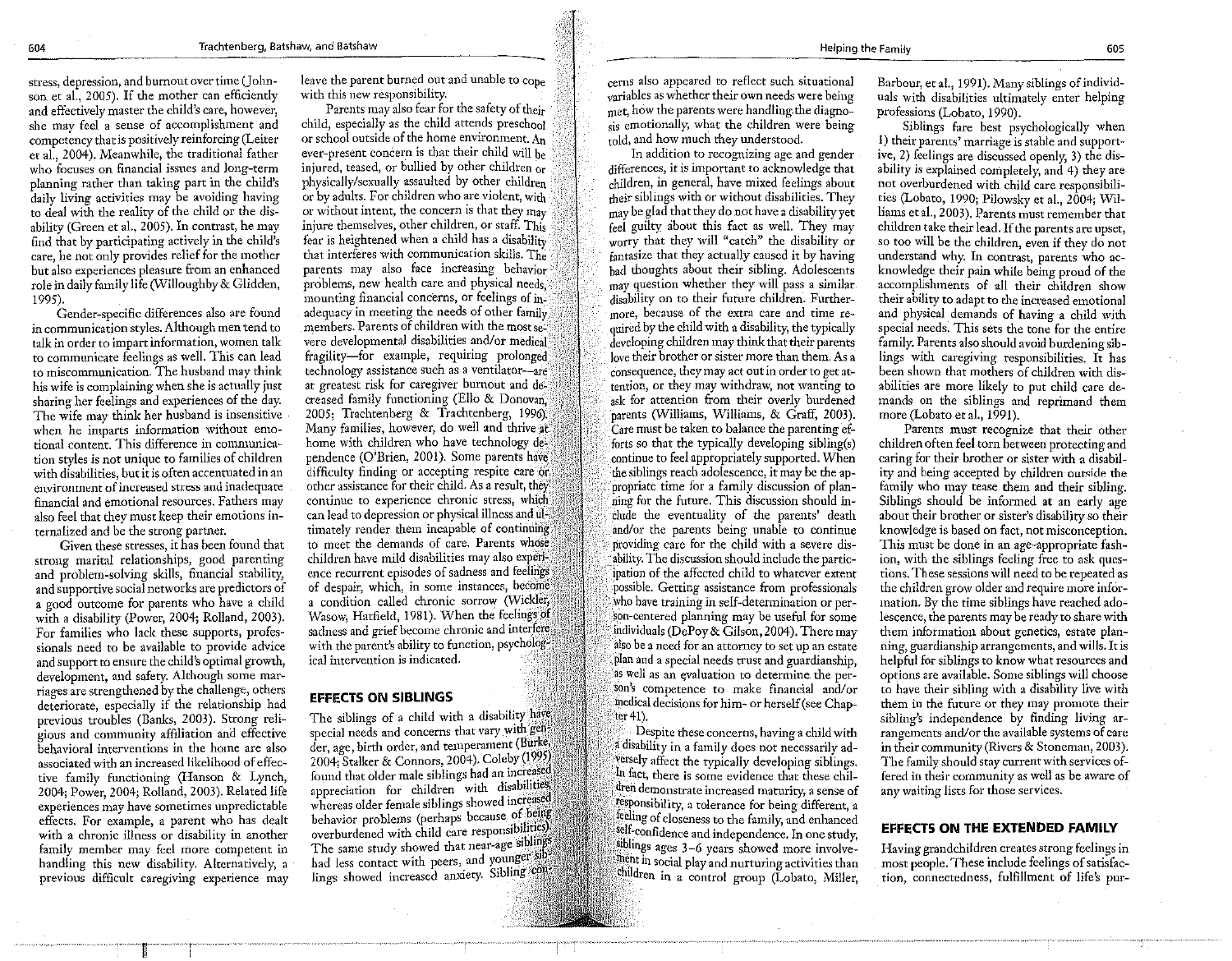pose, joy, and comfort. Learning that a grandchild has a disability leads co more mixed feelings. To the extent that the grandparents have or do not have a quality relationship with their own children further affects their own coping with the disability and with their support of the child. Typically, when a grandchild is born with a disability, grandparents grieve for their own loss as well as for their child's loss. Theymayexperience denial more strongly than do the parents of the child with the disability, and this can interfere with the family's adaptation to the disability. Yet, grandparents can be extremely helpful to the family as a strong source of emotional support. They also may provide respite care and financial assistance that may be crucial for having a child with a severe disability live at home (Sandler, Warren, & Raver, 1995). Counseling, support groups for grandparents, and/or information given via the parents can help them deal with the reality of the child's disability and lead them to become more involved in supporting the family.

Other extended family members and friends also can help or hinder the parents' ability to cope. Some family members may have their own issues that will interfere with their ability to be supportive. For example, parents' siblings may be concerned about their own risk for having a child with a genetically based condition, in addition to experiencing sadness or discomfort with the diagnosis. Professionals can suggest ways to discuss these issues with family and friends and should encourage parents to utilize support groups and community service agencies that fully include people with disabilities.

#### EFFECTS ON THE CHILD WITH A DISABILITY

Some effects on the child with a disability vary across the life span. Issues common at particular ages are discussed next.

#### **Preschool Age**

Prior to school age, the child with a disability may not recognize that he or she is different from other children. During this period parentchild interactions and child~peer interactions are crucial to prepare for future school-age interactions. Referral to early intervention and special preschool services is very important at this stage (see Chapter 34). This will lead to interactions between parents and professionals to set up the individualized family service plan (IFSP), setting the tone for dealing with the disability.

#### School Age

By school age, most children with disabilities are aware of their abilities and challenges  $_{\text{and}}$ may need help in dealing with feelings of being different. If the child is given proper supports he or she can learn to cope with the disability  $_{\rm eff.}$ fectively. Full acceptance must first come from the home. If the child is seen as being worth. while by parents and siblings, the child's selfimage is usually good. This acceptance includes being part of family activities (e.g., attending religious services, taking part in recreational programs, going on vacations), participating as much as possible in developmentally appropriate family responsibilities, and being permitted to discuss the disability openly.

Discussing and modeling how to handle<br>different situations at home improves the child's ability to cope with social situations in the com-<br>munity as well. This is very important because acceptance outside of the home can be difficult to achieve. Classmates may tease the child, and schoolwork may prove difficult in an inclusive setting. Furthermore, if the child's communication or social skills are limited, this may interfere with interpersonal interactions. If others do not accept the child, he or she may develop a poor self-image and exhibit behavior problems. In order for inclusion to work, teachers and school personnel must be adequately informed and trained about the specific physical and cornitive needs of the child (Ross-Watt, 2005)

Planning for the child's entry into school should begin while the child is in preschool and with the help of professionals. The transition to<br>school also can be eased by preparing the class for the child's entrance (Cutler, 1993). The child's parents must be included in this planning. They can help explain the and the necessary adaptations to both the teacher and students. They also can share with the school staff their hopes and fears for their child's education and future during the IEP meeting (see Chapter 34). It should be noted that in the case of a recent disability (e.g., a traumatic brain injury [TBI], Chapter 30), as opposed to a congenital disorder (e.g., meningo myelocele; see Chapter 28), the parents maybe less able to take such a proactive role, because they may be coping with their own adjustment to the disability. Professionals from the treating hospital can assist in school reentry.

The child with disabilities gains self-confidence through participation in activities in which he or she can be successful. These can be either general or special activities. The philosophy of inclusion is that children who are differently challenged are accepted in general activities with appropriate adaptations or assistance. This, however, should not preclude either participation in segregated programs, such as the Special Olympics, or development of friendships with children who have similar disabilities.

Some children with disabilities will need encouragement and assistance in socializing and developing friendships. Summer camps (be they inclusive or special) that welcome children with special needs provide an avenue for children to develop important socialization skills and experience independence from parents. This not only encourages personal growth for the child but also for his or her parents and camp mates as well. In camps with inclusive programs, the typically developing children learn to appreciate people with differences. This will prepare them for a future where they will live, work, and befriend people with disabilities (Davern & Schnorr, 1991).

#### Adolescence

Adolescence is one of the most difficult periods for both children and their families, not only because of the many biological and social changes taking place but also because society does not have a well-developed support system for adults with disabilities in education, employment, and socialization (Kim & Turnbull, 2004). For parents, adolescence signals their child's proximity to adulthood and adult responsibilities. It quite naturally elicits anxieties and fears about independence, self-sufficiency, and maturity. Adolescents may become preoccupied with comparing themselves with their peers (Orsmond, Krauss, & Seltzer, 2004). Yet, the desire for sameness and peer approval in ateas of physical and intellectual development may be unattainable because of the developmental disability. This will be less of an issue if  $^{\circ}_{\cdot}$  the adolescent with a disability has a strong peer group or has already come to terms with being different." If the adolescent has just acquired a disability (e.g., from TBI) or is having emofional or behavior difficulties, counseling may be helpful in working through his or her conlerns and learning effective behavioral strategies. There are specific interventions that are effective to assist adolescents as they move toward becoming productive adults (White et al., 2002).

It is important to use this time to start developing a reasonable plan for enhancing the adolescents' capacity for independent behavior and self-sufficiency as they make the transition to young adulthood. As an example, they should be acknowledged as sexual beings. They should be given appropriate material about intimate relationships and ''safe sex" and encouraged to discuss issues of sexuality with parents, peers, and professionals in a way and at a level they feel comfortable with and can understand. Although promiscuity or sexual exploitation is sometimes an issue, social isolation is a far more common problem during adolescence. This can result either from limitations imposed on the child by the disability or by attitudes and reactions of peers and family (Hill, 1993). For some developmental disabilities (e.g., autism spectrum disorder), social skills impairments are an integral part of the disability. These adolescents may act in an odd manner in social interactions, often making peers feel uncomfortable in their presence. They may benefit from social skills training that entails modeling appropriate social interactions and learning to participate successfully in group activities. They also can learn to enjoy individual recreational activities, such as listening to music, watching movies, and participating in sports activities (e.g., swimming, horseback riding) (Orsmond et al., 2004).

Adolescence is a critical time for predicting future independence; individuals who remain dependent through adolescence tend not to move from this stage in later life (Powers, Singer, & Sowers, 1996). Adolescents who have the potential for independence but face difficulties with issues of separation and individuation need assistance with these developmental tasks. Parents should be encouraged to give them the necessary freedom to become independent. At times, this requires taking certain reasonable risks and providing psychosocial intervention. If parents persist in managing their child's life and the disability, however, they are giving the adolescent the message that he or she is not competent to manage independently. This can have long-term adverse consequences.

#### Young Adulthood

The transition to adulthood is both important and difficult for parents and children with disabilities (see Chapter 41). It must be viewed as a dynamic lifelong process that meets individual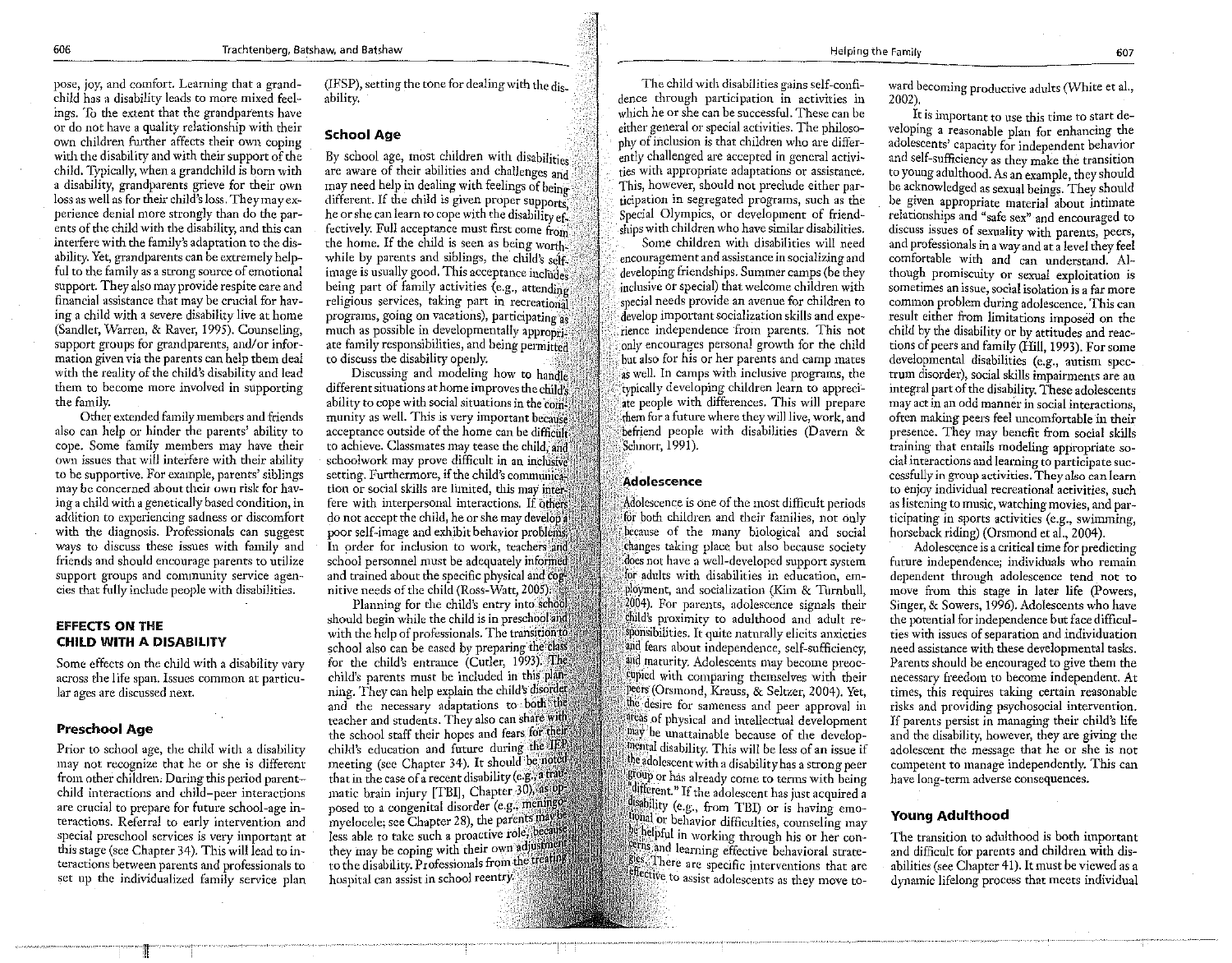needs by providing developmentally appropriate services that continue uninterrupted as the individual moves from adolescence to adulthood (White et al., 2002).

The young adult's ability to cope and become as independent as possible depends on the degree of the disability and the effectiveness of the family in planning and managing this transition emotionally and financially (Hallum, 1995). The individual may be ready to move out of the family home and into an independent living arrangement. If he or she is affiliated with an agency focused on the needs of young adults with disabilities, the support offered can provide important socialization opportunities within the community, contributing to personal development, competency, maturity, and adaptive functioning. It also can be a very difficult time, however, disrupting the established family structure, The family may need assistance in successfully supporting the young adult at this point.

#### PRINCIPLES OF FAMILY-CENTERED CARE: ROLE OF THE PROFESSIONAL

Table 40.1 lists principles of family-centered care. The goal of family-centered care is to facilitate the best possible outcome fur a child with a developmental disability. To achieve this goal, the professional must establish a relationship with the family based on mutual respect and open communication. This means that the family sees the professional as someone who is nonjudgmental, open to constructive feedback, respectful of cultural diversity, and able to listen empathically (Arrango, 1999; Johnson, 2000; see also http://www.familycenteredcare.org). Once this relationship has been established, both parties will be in a strong position to receive and appreciate the unique expertise that each contributes.

Families of children with disabilities come into contact with a bevy of professionals (e.g., physicians, nurses, teachers, physical and occupational therapists, psychologists, social workers). Individually and as a group, they are responsible for explaining the results of the initial evaluation and testing, presenting various treatment options, and teaching intervention and advocacy strategies. The initial contact the family has with professionals generally sets the tone for future interactions (Miceli & Clark, 2005).

Professionals need to be flexible and responsive while recognizing the importance of

coordinating efforts with the family and other professionals. As a result of their training, experience, and expertise, professionals often have strong opinions about what is best for the child and family. However, people with disabilities and their families have the right to choose their own path. If a family encounters difficulties along the way, it can always turn to a professional for further assistance to accomplish its goals.lt is important to remember that families who make their own choices are empowered to continue making decisions that best meet their needs (Miceli & Clark, 2005).

The overall approach of the professional toward the family should be one of respect and support, promoting decision making and mastery of care by the family. This family-centered practice leads to a true partnership between parents and professionals (Cavet & Sloper 2004; Singer & Powers, 1993). find programs consistent with their personal needs and cultural values are much more likely to follow through, to their child's advantage (Banks, 2003; Hanson & Lynch, 2004; Harry 2002; Ochieng, 2003). Professionals should

#### **Table 40.1.**

- 1. Respecting each child and his or her family
- 2. Honoring racial, ethnic, cultural, and socioeconomic diversity and its effect on the family's experience and perception of care
- 3. Recognizing and building on strengths of each child and family, even in difficult and challenging situations
- 4. Supporting and facilitating choice for the child and family about care and support
- 5. Ensuring flexibility in organizational policies and procedures, and providers practices so services can be tailored to the needs, beliefs, and cultural values of each child and
- 6. Sharing honest and unbiased information with families on an on-going basis and in ways they find useful and affirming
- 7. Providing and/or ensuring formal and informal<br>support (e.g., family-to-family support) for the child and parent(s) and/or guardian(s) during pregnancy, childbirth, infancy, childhood, addescence , and young adulthood
- 8. Collaborating with families at all levels of health care, in the care of the individual child and in professional education, policy making and program development
- 9. Empowering each child and family to discover their own strengths, build confidence, and make choices and decisions about their health

From Johnson, B.H. & Eichner, J.M. (2003), Family-centered care and the pediatrician's role. Pediatrics, 112(3) 692.18 printed by permission.

1note self-determination *by* encouraging families to become actively involved in understanding the disability, setting goals, and making decisions. Families often use the Internet for information and guidance, and professionals need to understand that it contains a wealth of both information and misinformation. Therefore, they need to be proactive in helping families evaluate the quality of the information and its appropriateness for their child.

*A* consequence of feeling enipowered is that families are more likely to make decisions on their own and challenge the advice of professionals (Sullivan-Bolyai et al., 2004). A family may request additional information or referral for a second opinion. Families may not follow advice because of specific child-rearing and medical care practices advanced by ethnic and religious affiliations, specific cultural values, family authority figures and communication ·patterns, or decision-making practices (Trach- 'tenberg & Hale Sills, 1996). Professionals should work within the family's system of beliefs, if at all possible. Collaboration with another colleague, often a social worker or psychologist, may clarify the family's perspective, and compromises may be reached that provide good care for the child and are acceptable to both family and professionals. If the professional is<br>persistent and uncompromising in pushing his persistent and uncompromising in pushing his<br>corber approach, the likely result is that the prescription will not be filled, the therapeutic intervention will not be followed, and the family will not return to the professional for further care.

The professional must take action, however, if the choices the individual or family makes are perceived as inappropriate. For example, a family may decide to pursue treatment that has not been proven scientifically valid, is potentially harmful, and/or costs the family a great deal of time and money. It is the professional's responsibility to inform the family of the risks of nonvalidated interventions while respecting the family's autonomy. This action should not be performed in a demeaning or controlling manner. The decision must always femain in the family's hands. The one exception is it is believed that the family's actions may be harmful to the child. The professional must then contact the local child welfare agency (or other authority) to report suspected child abuse

·>o•rntstirncs isolation and depression are experienced by one family member or the entire family. In these situations, the professional can suggest several proven methods of psychotherapy to assist the family. At the present time, the two most validated time limited therapies are cognitive-behavioral therapy (CBT) and interpersonal psychotherapy  $(\dot{P}T)$ . CBT uses cognitive approaches to problem solving (Dobson, 2002). Professionals can help families deal with isolation, depression, and discord, especially if these feelings are interfering with the parents' ability to care for their child. These cognitive the::apies provide family members with an opportunity to examine feelings and develop solutions. IPT is helpful in identifying the places of interpersonal discord in the family that have led to the depressive symptoms. This therapy helps individuals understand and change interactions that cause strife in the family. The therapy usually lasts for 4 months at the most and has been shown to be effective in treating a variety of interpersonal issues (Blanco, Lipsitz, & Caligor, 2001; Stuart, 1999; Weissman, Markowitz, & Klerman, 2000). Although CBT and IPT are the most rigorously proven psychological therapies, there are other modalities that can be helpful to a family. These include supportive therapies and family therapy (Carr, 2000; Serketich & Dumas, 1996).

#### THE ROLE OF SOCIETY AND COMMUNITY

The family's social context plays an important role in determining the outcome of its members. Fortunately, in today's society there is greater appreciation for people with disabilities. There are more educational, vocational, and housing services, as well as entitlements, available. Federal funding provides for a protection and advocacy system for people with disabilities in each state.

Federal legislation also guarantees equal opportunities for all members of society. The Individuals with Disabilities Education Improvement Act of 2004 (IDEA 2004; PL 108- 446) mandates free educational and rehabilitative services for school-age children- (see Chapter 34). Reaching citizens of all ages with disabilities, the Americans with Disabilities Act  $(ADA)$  of 1990 (PL 101-336) focuses on the establishment of rights regarding ucccss to employment, transportation, telecommunications, and public accommodations. The effects of the ADA are increasingly visible. City sidewalks now have direct curb access so that wheelchairs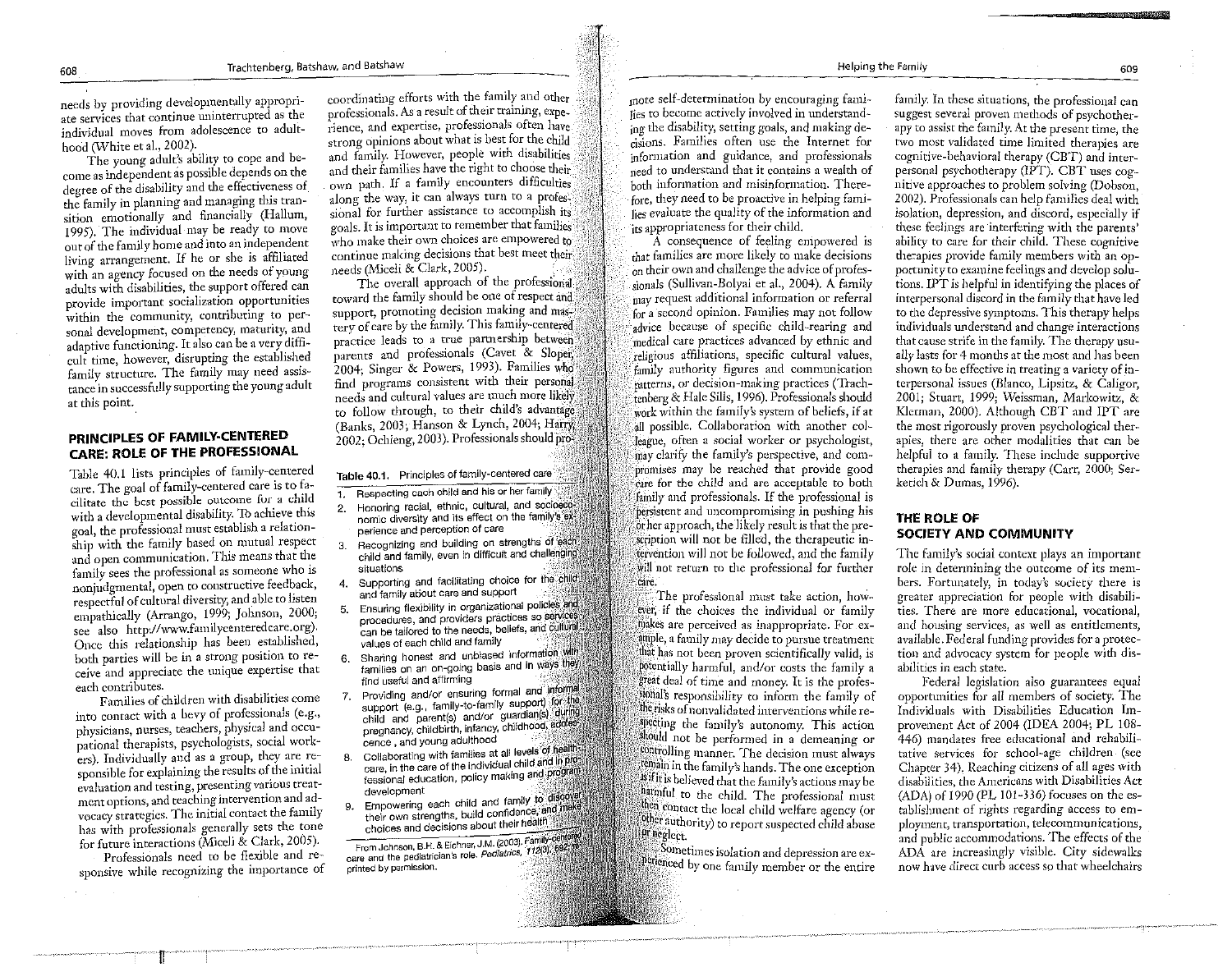can be used, and buses are equipped with wheelchair lifts. Buildings have wheelchair access ramps, and theater and sporting events are able to accommodate individuals with disabilities. Public telephones have adjustable speaker volumes, and many offices have teletypewriter (TTY) capability. More, however, needs to be done.

As a result of these and other laws, people with disabilities and their families and friends are guaranteed the same civil rights as people without disabilities. Parent advocates have paved the way for the current focus on familycentered care, with parents acting as true partners with professionals to enable the child to function at the highest possible level.

Although laws are important, they need to be accompanied by a change in the public's perception and attitudes toward individuals with disabilities. This too seems to be happening, perhaps as a consequence of "mainstreaming" that began in the mid-1970s. Young adults who have grown up in schools with children with disabilities are more sensitive to their needs and more cognizant of their abilities. Individuals with disabilities are in the workforce and are productive members of society. They are seen in movies, on television shows, in television commercials, and in magazine advertisements. Although society has made itself more accessible to and supportive of individuals with disabilities, the future remains challenging.

Supplemental Security Income, medical assistance, and food stamps all currently provide financial support for parents and eventually for children with disabilities when they turn 18. Many of these entitlement programs are being challenged, however, and may not exist in their current form in the future (Chapter 42). For example, managed care plans may not cover all long-term medications, rehabilitation therapies, and technologies that are presently funded by mandated programs (Giardino et al., 2002). New cost-effective care models must be developed to promote quality and outcome-oriented services that build on the strengths of the children, their families, and the professionals who serve them.

#### **SUMMARY**

As a family journeys through its life cycle, its members face many challenges and changes. This trip is particularly challenging for the family of a child with a disability. The child, parents, siblings, extended family members, and

friends are all affected and may initially undergo a period of grieving for their loss of a "normal child." Over time, the family's coping strategies generally improve. Parents learn to master the child's care and to advocate effectively for necessary medical, educational, and other services. The child learns to cope with the disability at school and in the community and to become a self-advocate. Working closely with the parents and child in a family-centered approach, the social worker, therapists, teachers and physicians can play a crucial role in promoting these adjustments and may be instrumental in determining the prognosis of the child and the outcome of the entire family.

#### REFERENCES

- Americans with Disabilities Act (ADA) of 1990, PL 101. 336, 42 U.S.C. §§ 12101 et seq.
- Arrango, P. (1999). A parent's perspective on family-centered care, Journal of Developmental and Behavioral P diatrics, 20(2), 123-123.
- Banks, M.E. (2003). Disability in the family: A life span perspective. Ethnic Minority Psychology, 9(4), 367-384. Bittles, A.H., & Glasson, E.J. (2004). Clinical, social and ethical implications of changing life expectancy in
- Down syndrome. Developmental Medicine and Child *Neurology, 46,* 282-286.
- Blanco, C., Lipsitz, J., & Caligor, E. (2001). Treatment of chronic depression with a 12-week program of interpersonal psychotherapy. American Journal of Psychiatry, 158, 371-375.<br>Burke, P. (2004). *Brothers and sisters of disabled children*.
- Philadelphia: Jessica Kingsley Publishers.
- Carr, A. (2000). Evidence-based practice in family therapy and systemic consultation I. *Journal of Family Thempy,* 22, 29-60.
- Cavet, J., & Sloper, P. (2004). Disabled children's participation in decision-making. *Children and Society*, 18, 278-290.
- Coleby, M. (1995). The school-aged siblings of children with disabilities. *Developmental Medicine and Child Neurolug;y,* 37,415-426.
- Cutler, B.C. (1993). *You, your child, and "special" education*: *A guide to making the system work.* Baltimore: Paul II Brookes Publishing Co.
- Davern, L., & Schnorr, R. (1991). Public schools well come students with disabilities as full members. Colldren Today, 20(2), 21-25.
- DePoy, E., & Gilson, S.F. (2004). Rethinking disability *Principles for professional and social change.* Belmont, CA: Brooks/Cole.
- Dobson, K.S. (Ed.). (2002). *Handbook of cognitive-bebavioral therapies* (2nd ed.). New York: The Guilford Press.
- Ello, L.M., & Donovan, S.J. (2005). Assessment of the<br>relationship between parenting stress and a childs ability to functionally communicate. Research on Social Work Practice, 15(6), 531-544.
- Farber, M., & Maharaj, R. (2005). Empowering high-<br>Farber, M., & Maharaj, R. (2005). Empowering higharber, M., & Manaraj, K. (2005). Empires, Recentration Social Work Practice, 15(6), 501-515.
- Social Work Practice, 19(0), 501-515.<br>Giardino, A.P., Kohrt, A.E., Arye, L., et al. (2002)
- M.L. Batshaw (Ed.), *Children with disabilities* (5th ed., 707-724). Baltimore: Paul H. Brookes Publishing Co. Green, S., Davis, C., Karshmer, E., et al. (2005). Livingstigma: The impact of labeling, stereotyping, separation, status loss and discrimination in the lives of indiviJuals with disabilities and their families. *Sociological /llq11i1)',* 75(2), 197-215.
- Hallum, A. (1995). Disability and the transition to adulthood: Issues for the disabled child, the family, and the pediatrician. *Current Problems in Pediatrics*, 25(1), 12-
- 50. fianson, M.J., & Lynch, E.W. (2004). *Understanding families: Appronches to diversity, disability, and risk.* Baltimore: Paul H. Brookes Publishing Co.
- Harry, B. (2002). Trends and issues serving culturally diverse families of children with disabilities. *Jomwai of SpecialEduwtion,* 36(3), 131-138.
- Hill, A.E., (1993). Problems in relation to independent living: A retrospective study of physically disabled school leavers. *Developmental Medicine and Child Neurology*,  $35(12)$ ,  $1111 - 1115$ .
- Ho, K.M., & Keiley, M.K. (2003). Dealing with denial: A systems approach for family professionals working with parents of individuals with multiple disabilities. *Tbe Family Joumal: Counseling and Therapy for Couples n11d Frrmilie.,; 11(3),* 239-247.
- Individuals with Disabilities Education Improvement Act of 2004, PL 108-446, 20 U.S.C. §§ 1400 *et seq.*
- Johnson, B. (2000). Family-centered care: Four decades of progress. Families, Systems & Health. Special issue on *Consumers and collaborative care, 18(2), 137–156.*<br>[Johnson, C.P., Kastner, T.A., & Committee/Section on
- Children with Disabilities. (2005). Helping families raise children with special health care needs at home. Pediatrics, 115(2), 507-511.
- Kim, K., & Turnbull, A. (2004). Transition to adulthood for students with severe intellectual disabilities: Shifting toward person-family interdependent planning. Research and Practice for Persons with Severe Disabilities.  $29(1), 111-124.$
- Leiter, V., Krauss, M.W., Anderson, B., et al. (2004). The consequences of caring: Effects of mothering a child with special needs. Journal of Family Issues, 25(3), 379-403
- Lobato, D.J. (1990). *Brothers, sisters, and special needs: In*formation and activities for *belping young siblings of chil*dren with chronic illnesses and developmental disabilities. Baltimore: Paul H. Brookes Publishing Co.
- Lobato, D.J., Miller, C.T., Barbour, L., et al. (1991). Preschool siblings of handicapped children: Interacflons with mothers, brothers and sisters. *Research in* Bevelopmental Disabilities, 12(4), 387–399.<br>Miceli, P.J., & Clark, P.A. (2005). Your patient–my child:
- Seven priorities for improving pediatric care from the parent's perspective. Journal of Nursing Care Quality,  $20(1)$ , 43-53.
- O'Brien, M.E. (2001). Living in a house of cards: Family experiences with long-term childhood technology de-Pendence. Journal of Pediatric Nursing, 16, 13-22.
- Ochieng, B.M. (2003). Minority ethnic families and family-centered care. Journal of Child Health Care,  $7(2)$ , 123-132.
- Orsmond, G., Krauss, M., & Seltzer, M. (2004). Peer realtionships and social and recreational activities · · and ndults with autism. *Joumai of DevdopmentallJisorders, 34(3),* 245-256. Ploysky, T., Yirmiya, N., Doppelt, O., et al. (2004). Social and emotional adjustment of siblings of children

with autism. Journal of Child Psychology and Psychiatry, 45(4), 855-865.

- Power, P.W. (2004). *Families living with chronic illness* and disability: Interventions, challenges, and opportunities. New York: Springer Publishing Co.
- Powers, L.E., Singer, G.H.S., & Sowers, J-A. (Eds.). (1996). On the road to autonomy: Promoting self-compe*tence m children nnd youth witb disabilities.* Baltimore: Paul H. Brookes Publishing Co.
- Rivers, J., & Stoneman, Z. (2003). Sibling relationships when a child has autism: Marital stress and support coping. *Journal of Autism and Developmental Disorders*, 33(4), 383-394.
- Rolland, J.S. (2003). Mastering family challenges in illness and disability. In F. Walsh (Ed.), *Normal family processes: Growing diversity and complexity* (3rd ed.). New York: The Guilford Press.
- Ross-Watt, F. (2005). Inclusion in the early years: From rhetoric to reality. *Cbild Care in Practice*,  $11(2)$ , 103-118.
- Sandler, A.G., Warren, S.H., & Raver, S.A. (1995). Grandparents as a source of support for parents of children with disabilities: A brief report. *Mental Retardation, 33,* 248-250.
- Serketich, W., & Dumas, J.E. (1996). The effectiveness of behavioural parent training to modify antisocial behaviour in children: A meta-analysis. *Behaviour Ther-apy, 27, 171-186*.
- Singer, G.H.S., & Powers, L.E. (Eds.). (1993). *Families, disability, am/ empowerment: Active copiug skills and st:mtegj.es fo1· family imervmtians.* Baltimore: Paul H. Brookes Publishing Co.
- Stalker, K., & Connors, C. (2004). Children's perceptions of their disabled siblings: 'She's different but it's normal for us.' *Children and Society*, 18, 218-230.
- Stuart, S. (1999). Interpersonal psychotherapy for postpartum depression. In L. Miller (Ed.), *Postpartum psyrbiat:ri,· disordm* (pp. 143-162). Washington, DC: American Psychiatric Press.
- Sullivan-Bolyai, S., Sadler, L., Knafl, K.A., et al. (2003). Great expectations: A position description for parents as caregivers: Part I. Pediatric Nursing, 29(6), 457-461.
- Sullivan-Bolyai, S., Sadler, L., Knafl, K.A., et al. (2004). Great expectations: A position description for parents as caregivers: Part II. *Pediatric Nursing*, 30(1), 52-56.
- Trachtenberg, S.W., & Hale Sills, N. (1996). Collaboration with parent and child. InL.Kurtz, P.W,l)owrick, S.E. Levy, et al. (Eds.), *Children's Seasbore House band*book of developmental disabilities: Resources for interdisciplinary care (pp. 526-533). Gaithersburg, MD: Aspen Publishers.
- Trachtenberg, S.W., & Lewis, D.F. (1996). Case management. In L. Kurtz, P.W. Dowrick, S.E. Levy, et al. (Eds.), *Children's Seashore House handbook of develop-111tlltilf disabilities: Resmuws for in.terrliscijlliuary mre* (pp. 203-208). Gaithersburg, MD: Aspen Publishers.
- Trachtenberg, S.W., & Trachtenberg, J.I. (1996). Prevention of burnout for parents and professionals. In L. Kurtz, P.W. Dowrick, S.E. Levy, ct al. (EJs.), *Chil*dren's Seasbore House handbook of developmental disabilities: Resources for interdisciplinary care (pp. 593-596).
- ' Gaithersburg, MD: Aspen Publishers. Tunali, B., & Power, T.G. (1992). Creating satisfaction: A psychological perspective on stress and coping in
- families of handicapped children. Journal of Child Psy*chlllogy rmd Ps:ychiany, 34(6),* 945-957.
- Turnbull, A.P., Patterson, J.M., Behr, S.K., et al. (Eds.). (1993). *Cognitive coping, families, and dis11bility.* Baltimore: Paul H. Brookes Publishing Co.